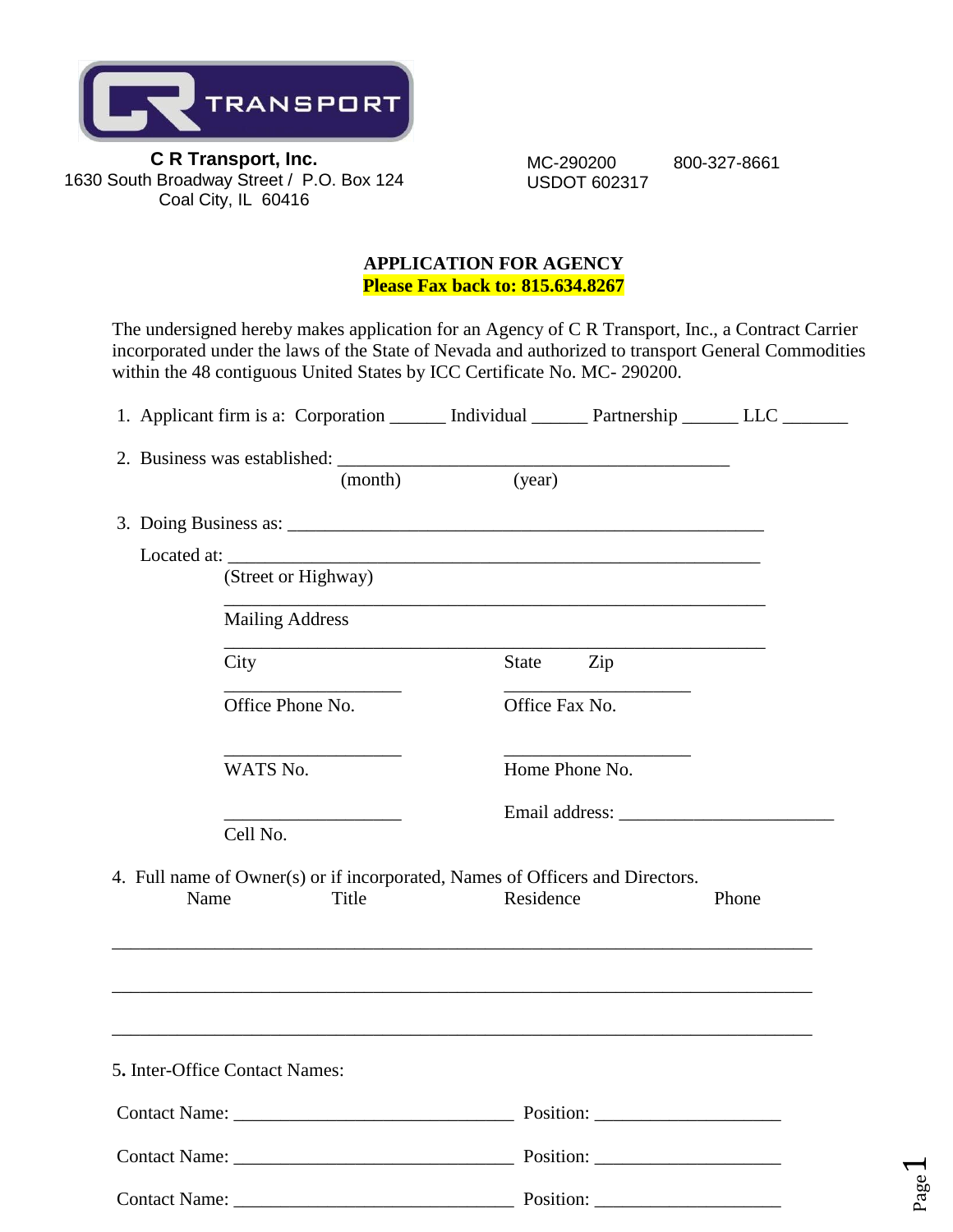| TRANSPORT |
|-----------|
|-----------|

 MC-290200 800-327-8661 USDOT 602317

6. Do you now own or control any equipment that can be leased by C R Transport, Inc. \_\_\_\_\_\_\_\_\_ If yes, how many units? \_\_\_\_\_\_\_\_\_\_ Types \_\_\_\_\_\_\_\_\_\_\_\_\_\_\_\_\_\_\_\_\_\_\_\_\_\_\_\_\_\_

| 7. Will you agree to a: Credit Check |                                  |
|--------------------------------------|----------------------------------|
|                                      | Bonding $\overline{\phantom{a}}$ |
|                                      | Site Inspection                  |

8. Bank References: 1. \_\_\_\_\_\_\_\_\_\_\_\_\_\_\_\_\_\_\_\_\_\_\_\_\_\_\_\_\_\_\_\_\_\_\_\_\_\_\_\_\_\_\_\_\_\_\_\_\_\_ 2. \_\_\_\_\_\_\_\_\_\_\_\_\_\_\_\_\_\_\_\_\_\_\_\_\_\_\_\_\_\_\_\_\_\_\_\_\_\_\_\_\_\_\_\_\_\_\_\_\_\_

9. Estimated Gross sales last 12 months: \_\_\_\_\_\_\_\_\_\_\_\_\_\_\_\_\_\_\_\_\_\_\_\_

- 10.Projected Gross Sales next 12 months: \_\_\_\_\_\_\_\_\_\_\_\_\_\_\_\_\_\_\_\_\_\_\_\_ Projected monthly Revenue with C R Transport: \_\_\_\_\_\_\_\_\_\_\_\_\_\_\_\_\_\_\_\_\_\_\_\_\_\_\_\_\_\_\_\_\_\_
- 11. Number of Employees: \_\_\_\_\_\_\_\_\_\_
- 12. Present affiliation with Interstate Carriers, if any:

13. How did you hear of C R Transport, Inc.? \_\_\_\_\_\_\_\_\_\_\_\_\_\_\_\_\_\_\_\_\_\_\_\_\_\_\_\_\_\_\_\_\_\_\_

14. Do you presently hold ICC Authority as a Common or Contract Carrier or as a Property Broker?

15. Other information or comments: \_\_\_\_\_\_\_\_\_\_\_\_\_\_\_\_\_\_\_\_\_\_\_\_\_\_\_\_\_\_\_\_\_\_\_\_\_\_\_\_\_

\_\_\_\_\_\_\_\_\_\_\_\_\_\_\_\_\_\_\_\_\_\_\_\_\_\_\_\_\_\_\_\_\_\_\_\_\_\_\_\_\_\_\_\_\_\_\_\_\_\_\_\_\_\_\_\_\_\_\_\_\_\_\_\_\_\_\_\_\_\_

\_\_\_\_\_\_\_\_\_\_\_\_\_\_\_\_\_\_\_\_\_\_\_\_\_\_\_\_\_\_\_\_\_\_\_\_\_\_\_\_\_\_\_\_\_\_\_\_\_\_\_\_\_\_\_\_\_\_\_\_\_\_\_\_\_\_\_\_\_\_

\_\_\_\_\_\_\_\_\_\_\_\_\_\_\_\_\_\_\_\_\_\_\_\_\_\_\_\_\_\_\_\_\_\_\_\_\_\_\_\_\_\_\_\_\_\_\_\_\_\_\_\_\_\_\_\_\_\_\_\_\_\_\_\_\_\_\_\_\_\_

\_\_\_\_\_\_\_\_\_\_\_\_\_\_\_\_\_\_\_\_\_\_\_\_\_\_\_\_\_\_\_\_\_\_\_\_\_\_\_\_\_\_\_\_\_\_\_\_\_\_\_\_\_\_\_\_\_

 $\overline{\phantom{a}...}$  ,  $\overline{\phantom{a}...}$  ,  $\overline{\phantom{a}...}$  ,  $\overline{\phantom{a}...}$  ,  $\overline{\phantom{a}...}$  ,  $\overline{\phantom{a}...}$  ,  $\overline{\phantom{a}...}$  ,  $\overline{\phantom{a}...}$  ,  $\overline{\phantom{a}...}$  ,  $\overline{\phantom{a}...}$  ,  $\overline{\phantom{a}...}$  ,  $\overline{\phantom{a}...}$  ,  $\overline{\phantom{a}...}$  ,  $\overline{\phantom{a}...}$  $\overline{\phantom{a}...}$  ,  $\overline{\phantom{a}...}$  ,  $\overline{\phantom{a}...}$  ,  $\overline{\phantom{a}...}$  ,  $\overline{\phantom{a}...}$  ,  $\overline{\phantom{a}...}$  ,  $\overline{\phantom{a}...}$  ,  $\overline{\phantom{a}...}$  ,  $\overline{\phantom{a}...}$  ,  $\overline{\phantom{a}...}$  ,  $\overline{\phantom{a}...}$  ,  $\overline{\phantom{a}...}$  ,  $\overline{\phantom{a}...}$  ,  $\overline{\phantom{a}...}$ 

16. Do you now know of any owner operators who will lease on to C R Transport? \_\_\_\_\_\_\_\_\_ If yes, how many and what type of equipment: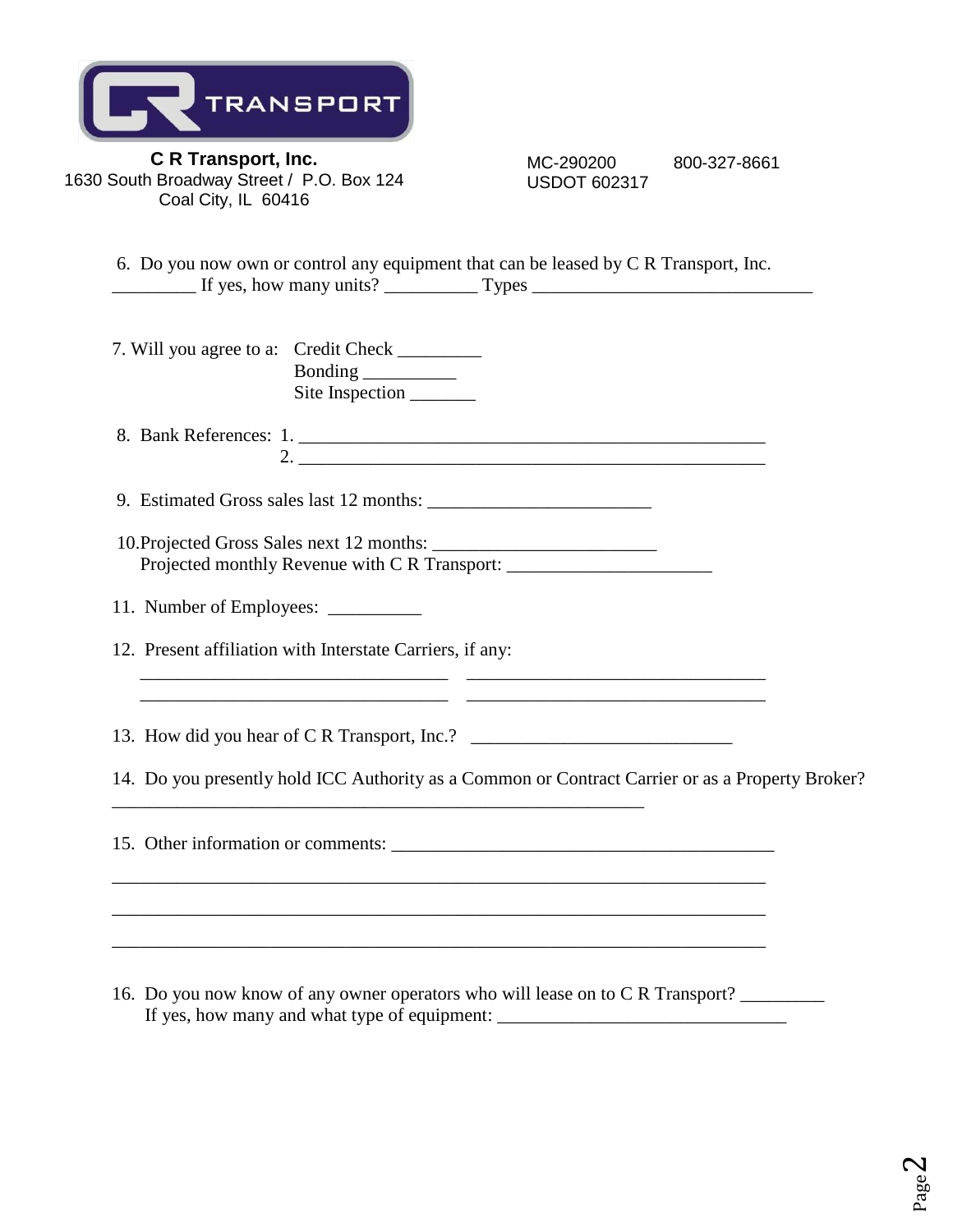

 MC-290200 800-327-8661 USDOT 602317

17. Please indicate below the type of equipment you need to transport freight for your shippers as a C R Agent: (check all that apply)

| Flatbed    | Flat w/sides    |  |
|------------|-----------------|--|
| Step deck  | Drop deck       |  |
| <b>RGN</b> | <b>Hot Shot</b> |  |

18. States that you haul Freight out of: \_\_\_\_\_\_\_\_\_\_\_\_\_\_\_\_\_\_\_\_\_\_\_\_\_\_\_\_\_\_\_\_\_\_\_\_\_\_\_\_\_\_\_\_

# **PLEASE ATTACH COPIES OF YOUR DRIVERS LICENSE**.

## *ALL INFORMATION FURNISHED WILL BE KEPT CONFIDENTIAL!*

 $\_$  ,  $\_$  ,  $\_$  ,  $\_$  ,  $\_$  ,  $\_$  ,  $\_$  ,  $\_$  ,  $\_$  ,  $\_$  ,  $\_$  ,  $\_$  ,  $\_$  ,  $\_$  ,  $\_$  ,  $\_$  ,  $\_$  ,  $\_$  ,  $\_$  ,  $\_$  ,  $\_$  ,  $\_$  ,  $\_$  ,  $\_$  ,  $\_$  ,  $\_$  ,  $\_$  ,  $\_$  ,  $\_$  ,  $\_$  ,  $\_$  ,  $\_$  ,  $\_$  ,  $\_$  ,  $\_$  ,  $\_$  ,  $\_$  ,

Applicant: \_\_\_\_\_\_\_\_\_\_\_\_\_\_\_\_\_\_\_\_\_\_\_\_\_\_\_\_\_\_\_\_\_\_\_\_\_\_\_\_\_\_\_\_\_

S.S. No. Or Federal ID No.: \_\_\_\_\_\_\_\_\_\_\_\_\_\_\_\_\_\_\_\_\_\_\_\_\_\_\_\_\_\_\_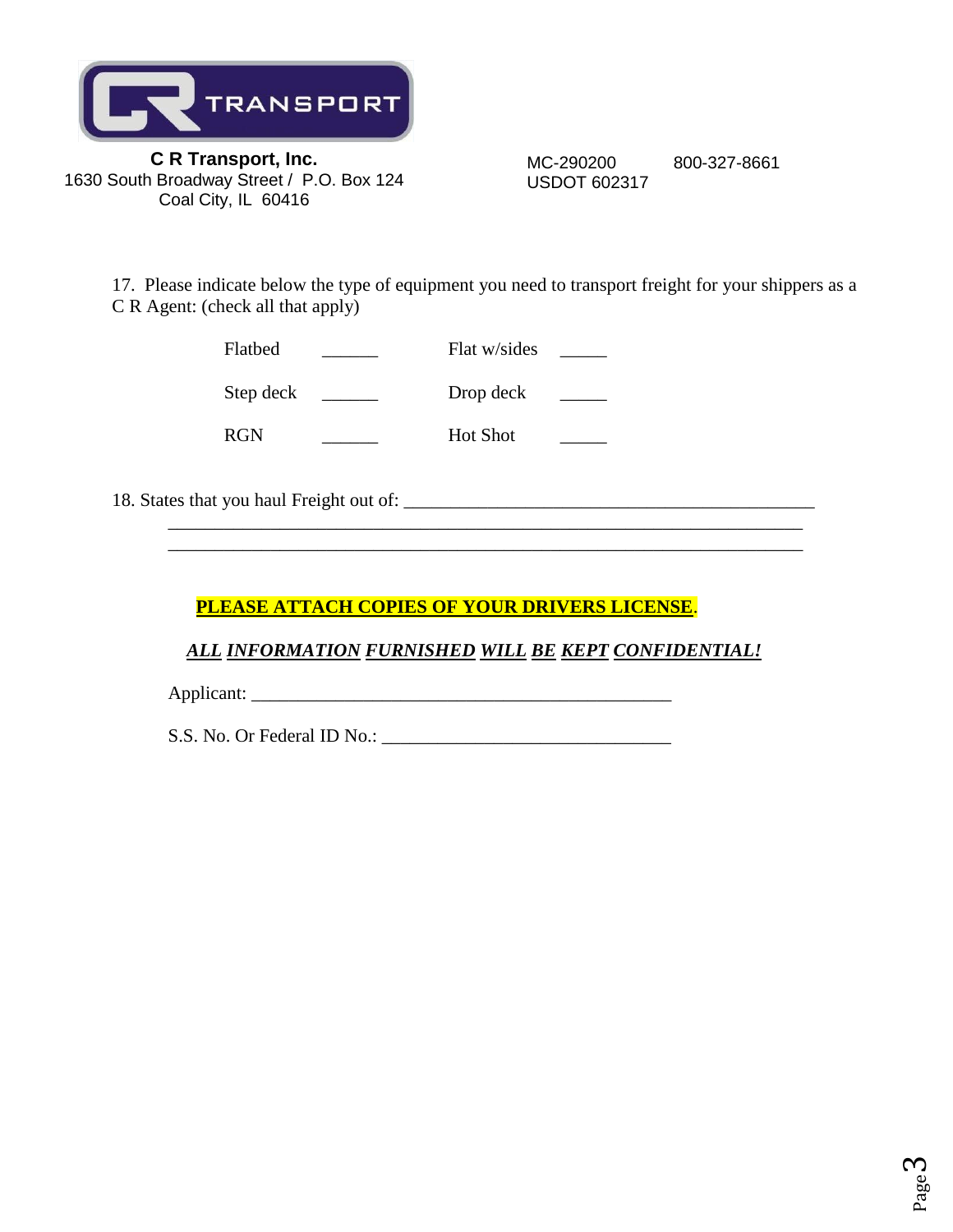

MC-290200 **USDOT 602317** 

800-327-8661

### **PROFILE OF APPLICANT**

### LIST AFFILIATIONS COVERING THE PAST 5 YEARS STARTING WITH THE MOST RECENT

| From | To        | Company Name                                        | <b>Address</b>                                                                    |  |
|------|-----------|-----------------------------------------------------|-----------------------------------------------------------------------------------|--|
|      |           |                                                     |                                                                                   |  |
|      |           | Why are you no longer associated with this Company? |                                                                                   |  |
| From | <b>To</b> | <b>Company Name</b>                                 | Address                                                                           |  |
|      |           | Position & Responsibilities:                        |                                                                                   |  |
|      |           | Why are you no longer associated with this Company? | ,我们也不能在这里的时候,我们也不能在这里的时候,我们也不能会在这里的时候,我们也不能会在这里的时候,我们也不能会在这里的时候,我们也不能会在这里的时候,我们也不 |  |
| From | <b>To</b> | <b>Company Name</b>                                 | Address                                                                           |  |
|      |           | Position & Responsibilities:                        | ,我们也不能在这里的时候,我们也不能在这里的时候,我们也不能会在这里的时候,我们也不能会在这里的时候,我们也不能会在这里的时候,我们也不能会在这里的时候,我们也不 |  |
|      |           | Why are you no longer associated with this Company? |                                                                                   |  |